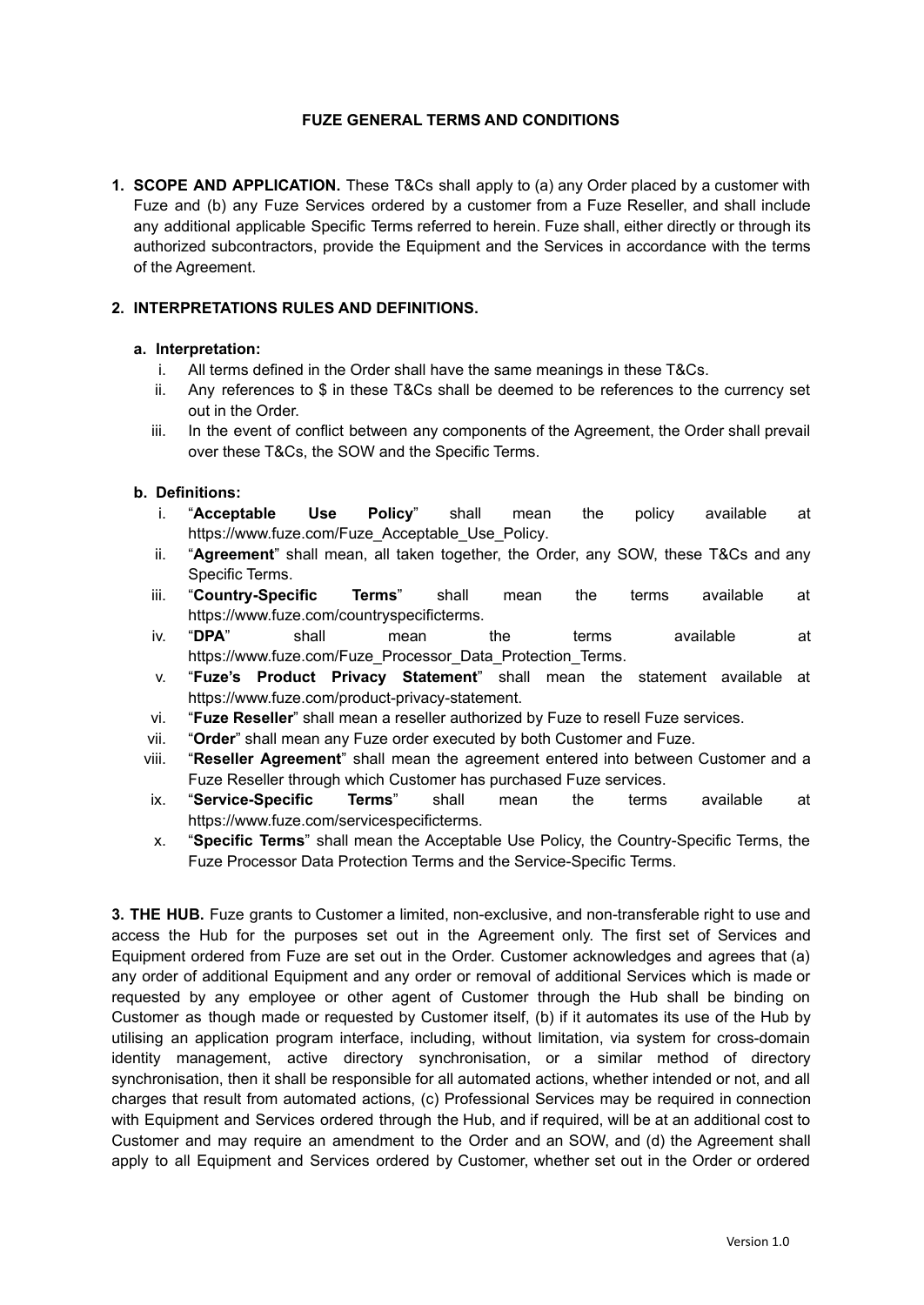through the Hub. Fuze and/or its licensors retain all right, title and interest (including all intellectual property rights) in and to the Hub.

**4. EQUIPMENT.** Fuze shall ship Equipment to Customer FAS origin (Incoterms 2020). Customer shall be responsible for all shipping costs and charges incurred by Fuze in connection with the delivery of any Equipment. Fuze shall provide to Customer all associated user documentation for any Equipment purchased from Fuze and shall pass-through to Customer all warranties provided by the manufacturer of the Equipment upon full payment by Customer. Any Equipment that Fuze loans or rents to Customer ("Non-Purchased Equipment") for a specific purpose must be returned to Fuze in its original condition (less reasonable wear and tear) once that purpose is met or no longer able to be met.

**5. USE AND ACCESS RIGHT.** Fuze grants to Customer a limited, non-exclusive, and non-transferable right to use and access and the Services during the Term for internal business purposes only in accordance with and subject to the terms and conditions hereof. Customer may not (and may not permit others to) copy, translate, modify or adapt the Services, incorporate the Services, in whole or any part, into any other product or service, or create derivative works based on the Services. Customer may not decompile, disassemble, reverse engineer or otherwise attempt to discover the source code for the Services or any component thereof. Fuze and/or its licensors retain all right, title and interest (including all intellectual property rights) in and to the Services.

**6. TAXES, FEES AND SURCHARGES.** Customer shall be responsible for payment of all taxes, fees and surcharges arising in any jurisdiction, however designated, imposed on or otherwise associated with the provision, sale, or use of the Services or any Equipment. These may include, without limitation: amounts for USF, recovery fees, TRS, license fees, VAT, E911, Emergency Dialing Services (as defined below), number portability, regulatory fees, PICC, or payphone surcharges, as required or permitted by applicable law, regulation or tariff. If these are payable, they will be added to relevant invoices in accordance with the Order. Fuze shall not collect taxes if Customer is exempt from paying them, provided that relevant tax exemption certificate(s) and documents are submitted to Fuze. Fuze remains entirely responsible for any taxes based on Fuze's net income.

### **7. TERMINATION.**

- **a.** Either Party may terminate the Agreement upon thirty (30) days' prior written notice to the other Party if the other Party materially breaches the terms of the Agreement and fails to cure the breach within such thirty (30) day period.
- **b.** Either Party may terminate the Agreement upon prior written notice to the other Party if (i) the other Party dissolves or becomes insolvent or bankrupt, (ii) the other Party makes an assignment for the benefit of creditors, (iii) the other Party suspends the transaction of its usual business (in the absence of a successor) or consents to the appointment of a trustee or receiver, (iv) a trustee or receiver of the other Party is appointed, or (v) any bankruptcy, reorganization, insolvency or similar proceeding is instituted by or against the other Party and not dismissed within thirty (30) days.

**8. THIRD PARTY APPLICATIONS.** Customer may, at its option, obtain products and services from third parties which interoperate with the Services (each, a "Third Party Application"). If Customer installs or enables a Third Party Application for use with the Services, Customer grants Fuze permission to allow the provider of that Third Party Application ("Third Party Provider") to access Customer data as required for the interoperation of the Services with that Third Party Application. In addition, should a Third Party Provider cease to make its Third Party Application available for interoperation with the corresponding Service features on reasonable terms, Fuze may cease to provide those Service features without liability. Any acquisition by Customer of a Third Party Application, and any exchange of data between Customer and any Third Party Provider or its Third Party Application, shall solely be between Customer and the Third Party Provider. Fuze does not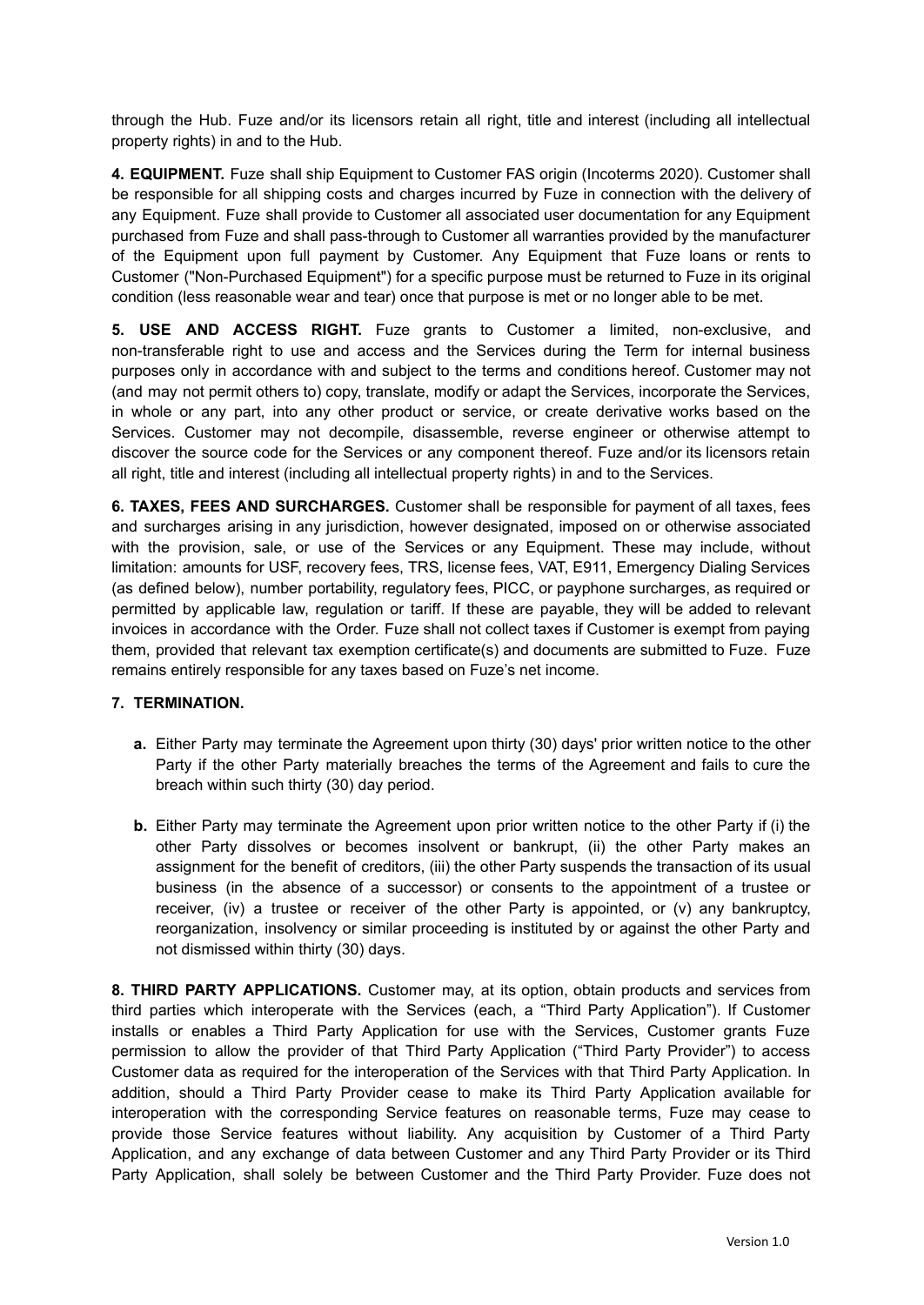warrant or support, and shall have no liability whatsoever in connection with, any Third Party Application, including for any disclosure, modification or deletion of Customer data resulting from access by a Third Party Provider or its Third Party Application.

### **9. EMERGENCY DIALING.**

- a. In connection with any Services for, or that allow for, the dialing of any universal emergency telephone number (*e.g.*, 911, 112, 119, 000, 111) designated for police, fire, or other emergency services ("Emergency Phone Number") in any country ("Emergency Dialing Services"), the Parties agree to the terms set out in Exhibit 1 to these T&Cs.
- b. To the extent that either Fuze is unable to provide Emergency Dialing Services or Customer has declined Emergency Dialing Services through Fuze, Customer may, at its option, utilize third party products or services for, or that allow for, the dialing of any Emergency Phone Number in any country ("Third Party Emergency Dialing Applications"). If Customer utilizes any Third Party Emergency Dialing Applications for any reason, Customer (i) assumes all responsibility, risk and potential liability for the provisioning (or non-provisioning) of such Third Party Emergency Dialing Applications, (ii) shall indemnify and hold Fuze harmless from any claims that result from Customers' end users dialing or attempting to dial the digits of any Emergency Phone Number through such Third Party Emergency Dialing Applications or from any other person who may be affected by the dialing of the digits of any Emergency Phone Number through such Third Party Emergency Dialing Applications, and (iii) shall not deliver to Fuze, for transport and termination, any traffic in connection with any Emergency Phone Number dialed through such Third Party Emergency Dialing Applications.
- c. Customer acknowledges and agrees that it shall be solely responsible for any charges or fees associated with the ability to dial an Emergency Phone Number including, without limitation (i) charges or fees for Equipment, Services or Third Party Emergency Dialing Applications, (ii) any other charges or fees imposed, whether now or in the future, by governmental authorities in any jurisdiction, or (iii) any related assessments, takes and the like.

**10. EXPORT CONTROL LAWS.** Customer acknowledges that the Fuze software and Services are subject to U.S., Netherlands and other export control laws, including the U.S. Export Administration Regulations of the Bureau of Industry and Security ("BIS"), U.S. Department of Commerce; and economic sanctions administered by the Office of Foreign Assets Control ("OFAC") of the U.S. Department of the Treasury. Customer agrees to comply strictly with all such laws and regulations as they relate to the Fuze software and Services, and, to the extent consistent with the Agreement, not to download, use, reexport, or transfer the Fuze software or Services into or within Crimea, Cuba, Iran, North Korea, or Syria, or to the governments of these countries, wherever located. Customer represents that it is not identified on BIS's Denied Persons List or OFAC's Specially Designated Nationals List, nor will Customer permit the use of the Fuze software or Services by any person or entity identified on such a list. Customer further represents that it will not use the Fuze software or Services for nuclear, chemical, or biological weapons proliferation, or for missile-development purposes, nor will Customer permit the use of the Fuze software or Services by any person or entity for such uses. Customer further represents that it will not provide, export, reexport, or transfer the Fuze software or Services other than in compliance with the foregoing restrictions.

**11. COUNTRY-SPECIFIC TERMS.** The Parties acknowledge and agree that the Country-Specific Terms as updated from time to time shall apply to the provision and/or use of the Services in the Specific Countries (as defined in the Country-Specific Terms).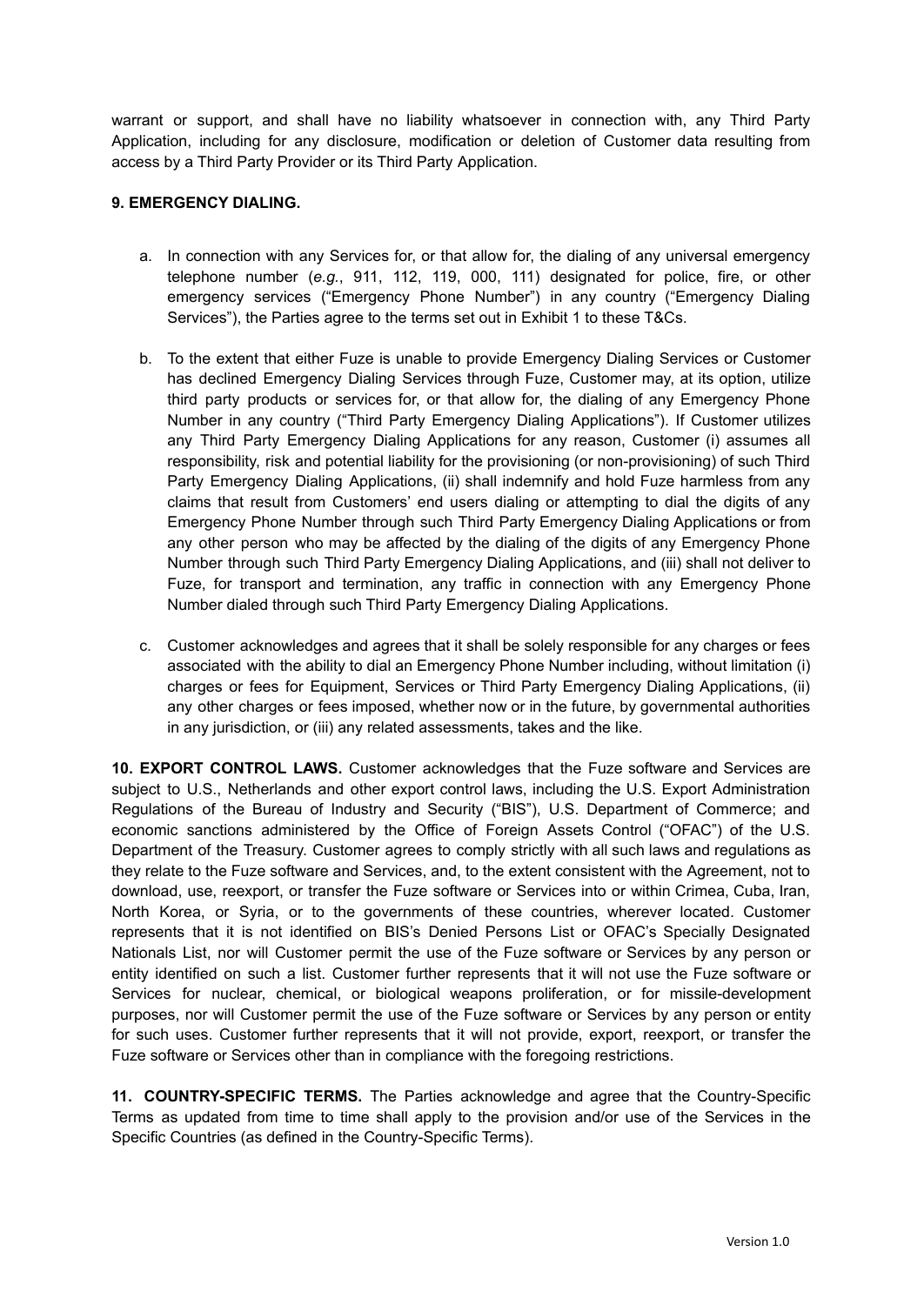**12. UNAUTHORIZED USE OF SERVICES; ACCEPTABLE USE POLICY.** Customer shall bear the risk of loss for, and assumes all liability arising from, any unauthorized or fraudulent usage of Services (or any hardware or software component thereof). In addition, Customer agrees (a) to comply and ensure that its authorized users comply with the Acceptable Use Policy, and (b) not to (i) send or store malicious code in connection with the Service or otherwise interfere with or disrupt performance of the Services, (ii) use manual or automated tools to scan or probe the Service in order to determine vulnerabilities, or (iii) attempt to gain access to the Service or its related systems or networks in a manner inconsistent with the permitted use of the Service. Fuze reserves the right, but is not required, to take any and all action it deems appropriate, including, without limitation, blocking access to particular calling numbers or geographic areas or suspending access to Services (or any hardware or software component thereof), in order to prevent or terminate any fraud, abuse or illegal use of or activities in connection with the Services or any other breach of this Section, provided, however, that any such action by Fuze shall be consistent with applicable laws, rules, and regulations.

**13. SERVICE LEVEL AGREEMENT.** The Service Level Agreement applicable to the Services is set out in Exhibit 2 to these T&Cs.

**14. WARRANTIES.** Each Party represents and warrants to the other Party that it has the requisite power and authority to enter into the Agreement and to carry out all activities and transactions contemplated hereunder. Fuze further represents and warrants that Fuze shall provide the Services in a professional and workmanlike manner and in accordance with applicable industry standards. Customer further represents and warrants that it shall obtain all consents required by applicable law or regulation for the (a) processing, handling, and storage of, and similar activities in connection with, Customer and end user data by Fuze on behalf of Customer, and (b) recording and/or monitoring of any voice or video calls prior to recording and/or monitoring such calls. EXCEPT AS EXPRESSLY PROVIDED HEREIN, NEITHER PARTY MAKES ANY WARRANTY OR REPRESENTATION OF ANY KIND, WHETHER EXPRESS, IMPLIED, STATUTORY OR OTHERWISE, AND EACH PARTY SPECIFICALLY DISCLAIMS ALL IMPLIED WARRANTIES, INCLUDING ANY IMPLIED WARRANTY OF MERCHANTABILITY, TITLE, FITNESS FOR A PARTICULAR PURPOSE OR NON-INFRINGEMENT. FUZE SPECIFICALLY DISCLAIMS ALL LIABILITY AND OBLIGATIONS WITH RESPECT TO ANY THIRD PARTY PROVIDERS.

**15. LIMITATION OF LIABILITY.** EXCEPT FOR INDEMNIFICATION OBLIGATIONS OR A BREACH OF CONFIDENTIALITY OBLIGATIONS, FUZE'S AGGREGATE LIABILITY FOR ALL DAMAGES ARISING OUT OF OR RELATED TO THIS AGREEMENT, WHETHER IN CONTRACT, TORT, OR OTHERWISE, SHALL IN NO EVENT EXCEED THE GREATER OF THE AMOUNTS PAID FOR SERVICES BY CUSTOMER IN THE TWELVE MONTHS PRECEDING THE FIRST CLAIM OR ONE HUNDRED THOUSAND DOLLARS (\$100,000). NEITHER PARTY SHALL BE LIABLE FOR ANY INDIRECT, INCIDENTAL, SPECIAL, PUNITIVE, OR CONSEQUENTIAL DAMAGES, OR ANY LOSS OF REVENUE OR PROFITS (EXCLUDING FEES DUE UNDER THIS AGREEMENT).

### **16. INDEMNIFICATION.**

**a.** Fuze shall indemnify, defend and hold harmless Customer from and against all claims, suits and actions brought against Customer by a third party, and all resulting liabilities, damages, losses and costs awarded by a court or included as part of a final settlement (in addition to reasonable attorney's fees and disbursements) (collectively, "Claims"), that the Services directly infringe or misappropriate the intellectual property rights of such third party or that they have violated any applicable laws or regulations; provided, however, that Fuze shall not be responsible for any Claims that result from (i) Customer's use of the Services in violation of any law, rule or regulation or in a manner that infringes or violates the rights of others or is otherwise not permitted or intended hereunder, (ii) any information, content or materials provided by Customer ("Customer Materials"), (iii) use of the Services in combination with any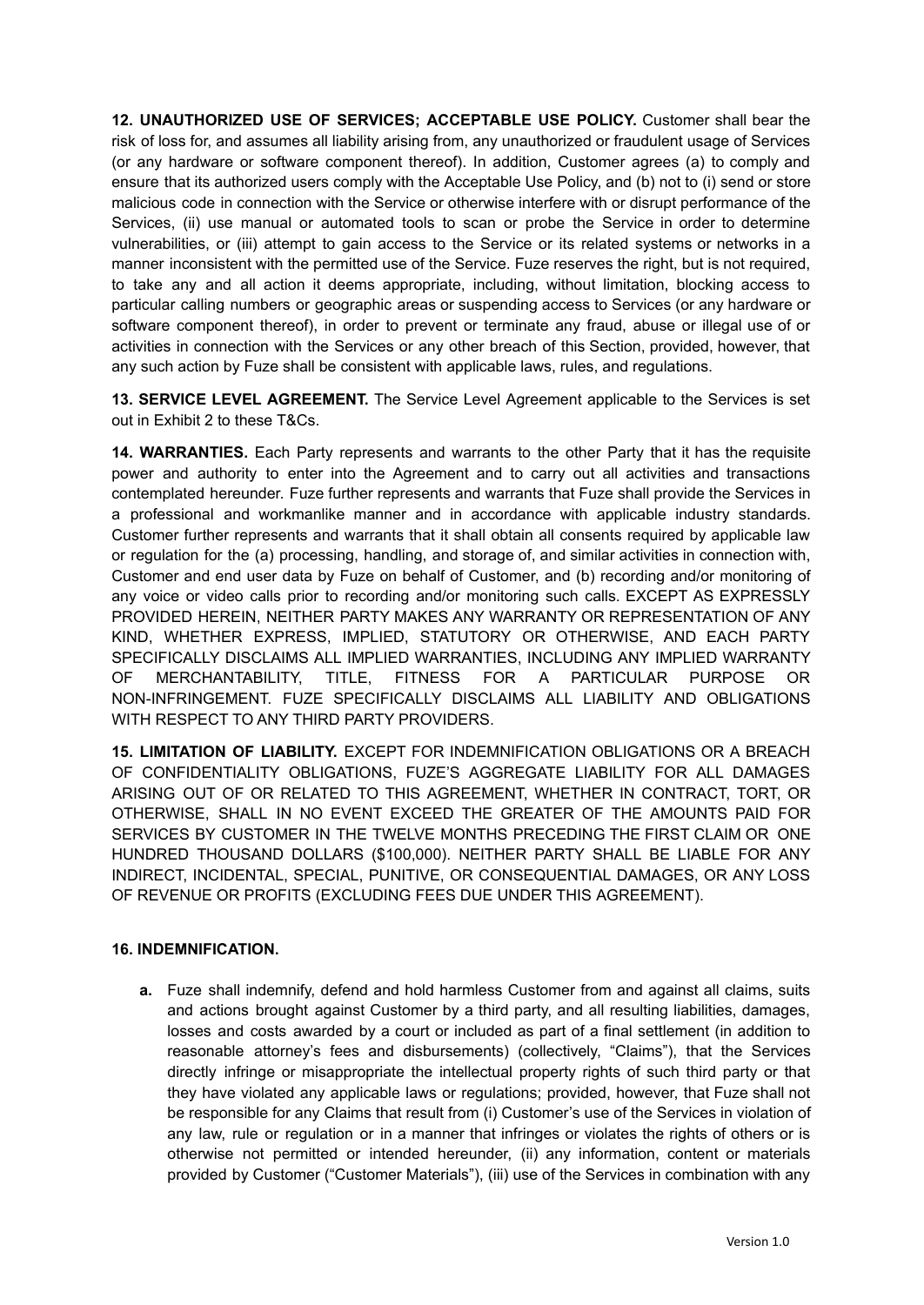content, data, products or services not supplied by Fuze, (iv) modification of the Services by Customer or anyone other than Fuze acting on Customer's behalf, or (v) use of the Services after receipt of a written notice from Fuze instructing Customer to stop using the Services. If, as the result of any Claim, Customer is prevented from using any Services, Fuze, at its sole option and expense, may: (x) procure the right for Customer to continue to use the Services; (y) replace or modify the Services so as to make them non-infringing or non-violating (without materially impacting functionality or performance); or (z) if Fuze is not able to accomplish either of the foregoing alternatives on commercially reasonable terms, terminate Customer's access to the Services and refund to Customer that portion of any prepaid amounts covering a given period which reflects the unused portion of such period. This Section sets forth Customer's sole remedies in connection with any Claims. Customer shall indemnify, defend and hold harmless Fuze from and against all claims, suits and actions brought against Fuze by a third party, and all resulting liabilities, damages, losses and costs awarded by a court or included as part of a final settlement (in addition to reasonable attorney's fees and disbursements) arising from (w) any Customer Materials, (x) Customer's violation of any applicable laws or regulations, (y) the processing, handling, and storage of, and similar activities in connection with, Customer and end user data by Fuze on behalf or at the direction of Customer, or (z) the recording and/or monitoring of Customer voice or video calls.

**b.** The indemnifying Party's obligations hereunder are conditioned on the indemnified Party (i) promptly notifying the indemnifying Party in writing of the claim for which indemnification is sought, (ii) reasonably cooperating with the indemnifying Party in connection with the claim, and (iii) tendering sole control to the indemnifying Party over the defense and/or settlement of the claim. The indemnified Party shall have the right to provide for a separate defense with counsel of its own choosing at its own expense.

### **17. CONFIDENTIALITY.**

**a.** "Confidential Information" means all information disclosed by or on behalf of a Party (the "Disclosing Party") to the other Party (the "Receiving Party"), excluding any information that (i) has become publicly available without breach of the Agreement, (ii) was known to the Receiving Party at the time of its receipt from the Disclosing Party, (iii) is received on a non-confidential basis from a third party who did not acquire or disclose such information by a wrongful or tortious act, or (iv) was independently developed by the Receiving Party without use of or reliance on any of the Confidential Information of the Disclosing Party. The Receiving Party hereby agrees to hold Confidential Information of the Disclosing Party in strict confidence, and to protect such Confidential Information using the same standard of care that it uses to protect its own confidential or proprietary information of a similar nature, but in no case less than a reasonable standard of care; provided, however, that Customer is solely responsible for the confidentiality and protection of user account information, including, without limitation, voicemail and Fuze-issued credentials. Except as expressly permitted by this Section, the Receiving Party agrees not to use or disclose any Confidential Information of the Disclosing Party for any purpose. Notwithstanding the foregoing, Fuze may (i) use Customer's Confidential Information as necessary for the provision of the Equipment and Services; (ii) use or disclose Customer's Confidential Information about a user for purposes of sending electronic mail to such user relating to such user's use or lack of use of the Equipment and Services; (iii) disclose Customer's Confidential Information on a "need to know" basis to its affiliates and to its and their employees, officers, subcontractors, and other agents, provided that such parties are subject to written confidentiality agreements. In addition, if the Receiving Party is required by applicable law, regulation or legal process to disclose any Confidential Information of the Disclosing Party, the Receiving Party may disclose such Confidential Information only if the Receiving Party has, to the extent legally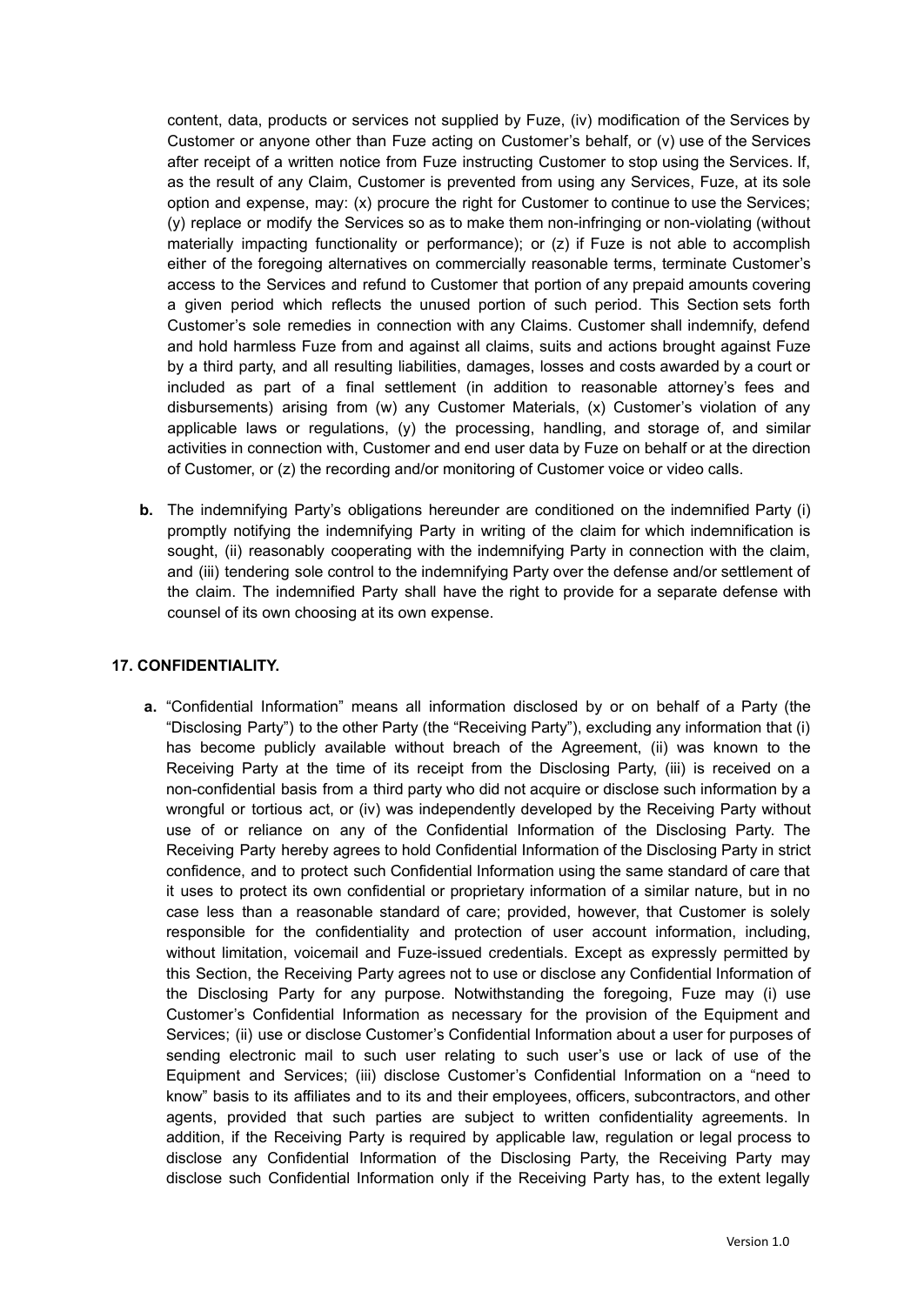permissible, promptly provided the Disclosing Party with prior written notice in order to allow the Disclosing Party to seek a protective order or other appropriate remedy or waive compliance with this Section.

- **b.** Notwithstanding anything to the contrary contained in the Agreement, Customer acknowledges and agrees that: (i) any third parties invited by Customer to chat, message, or otherwise collaborate with Customer ("External Participants") using any of the Services, including, without limitation, "Fuze Guest" or any other features or functions of the Services, could be exposed to Customer's Confidential Information during the course of their use of the Services; and (ii) Fuze shall have no liability in connection with the disclosure of any Customer Confidential Information to External Participants or the use or disclosure of such Customer Confidential Information by External Participants.
- **c.** The Receiving Party acknowledges that any breach of the confidentiality obligations hereunder would cause irreparable harm to the Disclosing Party for which no adequate remedy at law exists, and the Receiving Party therefore agrees that, in addition to any other remedies available, the Disclosing Party shall be entitled to seek injunctive relief as a remedy for such breach without the necessity of posting a bond or proving actual damages.
- **d.** Upon the written request of the Disclosing Party, the Receiving Party shall, at the Disclosing Party's option, return or destroy all Confidential Information of the Disclosing Party in its control or possession; provided, however, that where relevant Fuze shall destroy any CCPA Personal Information (as defined below) in its possession, custody or control when such CCPA Personal Information is no longer required to perform Services. Notwithstanding the foregoing, the Receiving Party may retain, subject to the confidentiality obligations hereunder (y) Confidential Information of the Disclosing Party or electronic records containing such Confidential Information for the purposes of backup, recovery, contingency planning or business continuity planning so long as such data or records, to the extent not permanently deleted or overwritten in the ordinary course of business, are not accessible in the ordinary course of business and are not accessed except as required for backup, recovery, contingency planning or business continuity purposes; and (z) copies of the Confidential Information of the Disclosing Party which the Receiving Party may be required to maintain under applicable law or regulation or for internal auditing and compliance purposes.
- **e.** To the extent that the relevant law applies, the Parties acknowledge and agree that Fuze is a "service provider" as such term is defined in the California Consumer Privacy Act of 2018 (as amended) (the "CCPA"), in connection with the processing of information that identifies, relates to, describes, is capable of being associated with, or could reasonably be linked, directly or indirectly, with a particular consumer or household, to the extent such information is subject to the CCPA ("CCPA Personal Information"). The Parties acknowledge and agree that the Services encompass any required, usual, appropriate or acceptable activities relating to the Services, including without limitation to (i) carry out the Services or the business which the Services are a part, including to provide the Equipment; (ii) carry out any benefits, rights and obligations relating to the Services; (iii) maintain records relating to the Services; and (iv) comply with any legal or self-regulatory obligations relating to the Services. Customer will be responsible for responding to any access or other rights requests from individuals related to CCPA Personal Information. To the extent necessary for Customer to fulfill its obligations under the CCPA, Fuze shall provide Customer with self-service functionality through the Services or other reasonable assistance as necessary for Customer to fulfil its obligation under the CCPA to respond to consumer requests, provided that Customer shall reimburse Fuze for any such assistance beyond providing self-service features included as part of the Services at Fuze's then-current professional services rates, which shall be made available to Customer upon request. Notwithstanding anything to the contrary in this Agreement, the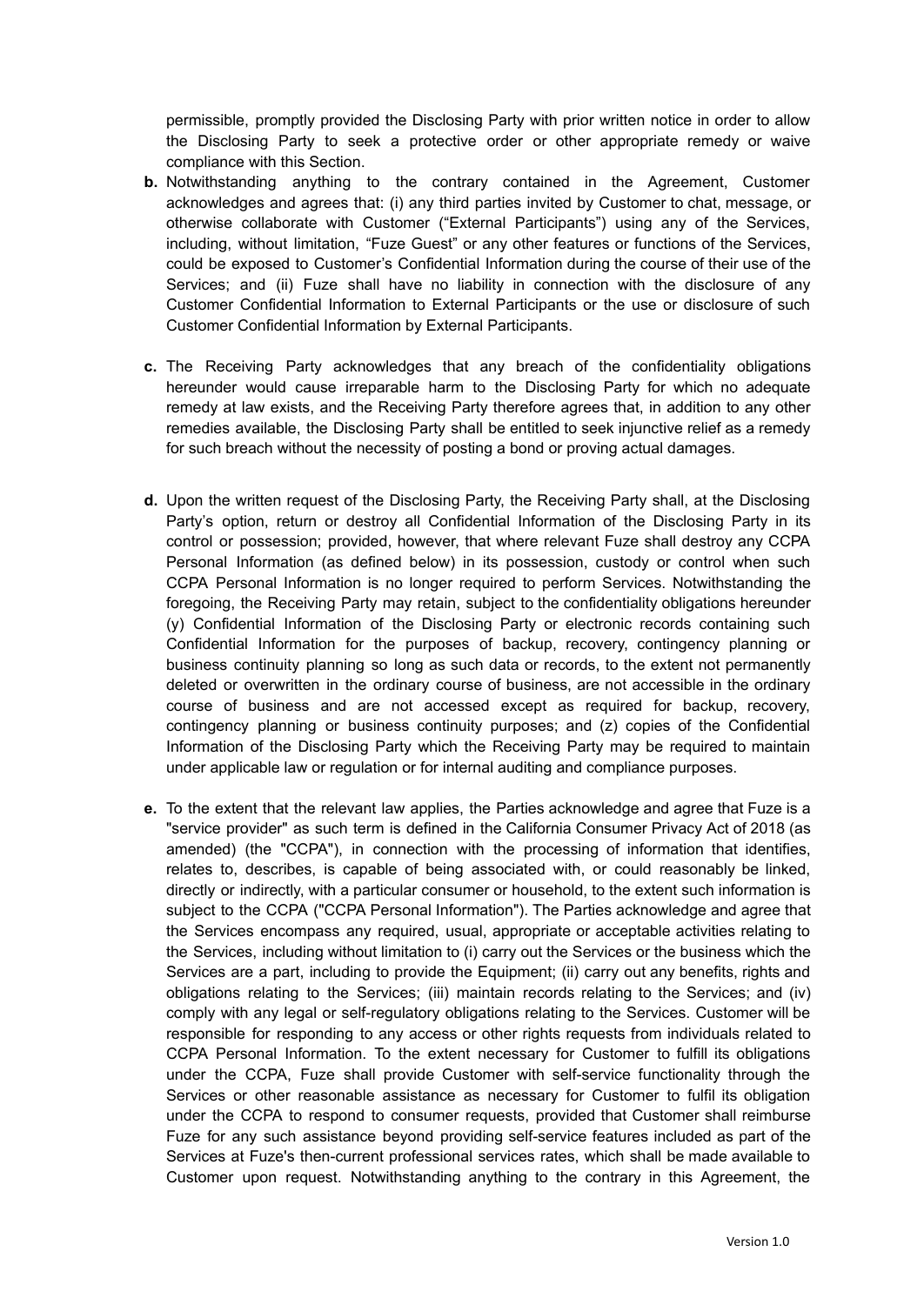Parties acknowledge and agree that the exchange of CCPA Personal Information between the Parties in connection with this Agreement does not form part of the consideration exchanged between the Parties in respect of this Agreement or any other business dealings.

**f.** Customer proprietary network information. As part of providing Services subject to the Agreement, Fuze may maintain individually identifiable information that relates to the quantity, technical configuration, type, destination, location, and amount of Customer's use of Services that is made available to Fuze by Customer solely by virtue of Fuze's performance of the Agreement (collectively, Customer Proprietary Network Information or CPNI). Fuze has a duty under U.S. federal law to protect CPNI, and Customer has certain rights to access its CPNI in Fuze's possession. Customer agrees that Fuze may provide Customer CPNI to individuals on Customer's account after Fuze has taken reasonable steps to authenticate the identity of the requester, such as (but not limited to) by requiring provision of an account password. To the extent that Customer has a dedicated account representative, or has a dedicated account representative through a Fuze Partner, Customer agrees that authentication may be accomplished by other reasonable methods such as (but not limited to) verifying the requester is initiating contact from a phone number, email, or user profile on the account or that the requester is an administrator, support representative, or other authorized individual designated by Customer. Customer understands and agrees that Customer is solely responsible for ensuring that its further use, disclosure, provision of access to, and safeguarding of CPNI disclosed by Fuze to Customer complies with all applicable law, including 47 C.F.R. Part 64 Subpart U to the extent applicable. Customer further understands and agrees that Customer is solely responsible for responding to and complying with any requests from third parties (including end users of services provided by Fuze or by Customer) that involve access to or disclosure of Customer's CPNI.

**18. AGGREGATE DATA COLLECTION AND USAGE.** Customer acknowledges and agrees that Fuze may as permitted by law (a) collect, process, use and aggregate any data used with, stored in or related to the Services, including, without limitation, telecommunications data, and create anonymized and/or aggregated data records that do not identify Customer or any natural person ("Aggregate Data"), (b) use such Aggregate Data to improve the Services, develop new services, understand industry trends, create white papers, reports, or databases summarizing the foregoing, and generally for any legitimate purpose related to Fuze's business, (c) share Aggregate Data with third parties or publish any reports, white papers or other summaries incorporating Aggregate Data, (d) use Aggregate Data to investigate and help address and/or prevent actual or potential unlawful activity, and (e) disclose Aggregate Data upon the request of a government agency, law enforcement agency, court or as otherwise required by law.

**19. DATA PROTECTION.** To the extent that Fuze and its affiliates process personal data which is subject the GDPR, the terms of the DPA shall apply. In addition, Fuze's processing of personal data, including, without limitation, CCPA Personal Information, in connection with the Services is governed by Fuze's Product Privacy Statement.

**20. PUBLICITY.** Neither Party shall make any public disclosure about the Agreement or use each other's name and logo for external purposes, including, without limitation, press releases, references and case studies, without the other Party's prior written consent. Notwithstanding the foregoing, Fuze shall have the right to use Customer's name and logo for internal purposes and for inclusion on its website's list of Fuze customers.

**21. COMMITMENTS.** Fuze has made no commitments or promises orally or in writing with respect to delivery of any future software features or functions or the continued availability of services. In relation to any future software features or functions, all presentations, request for proposal responses, and/or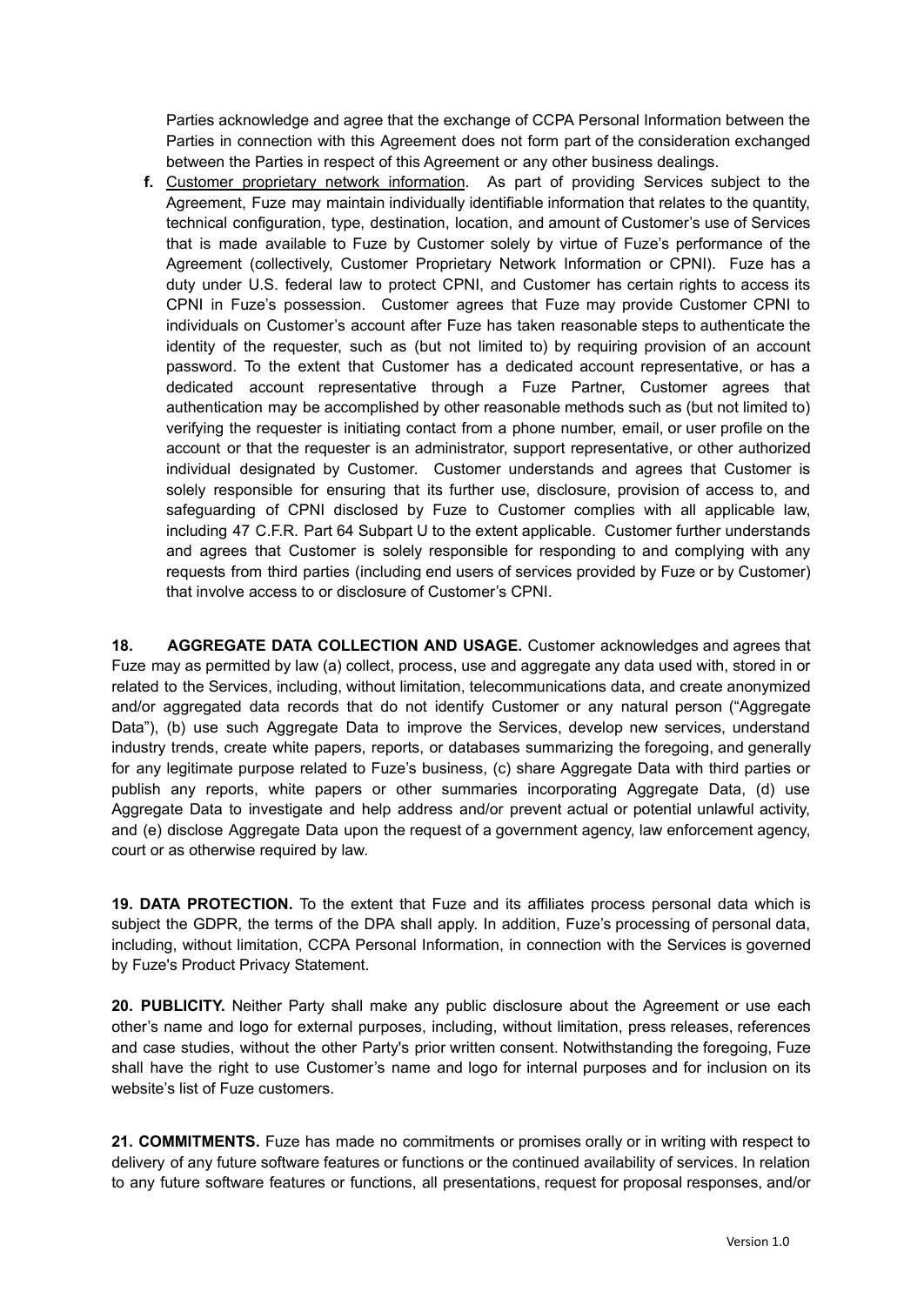product roadmap documents, information or discussions, either prior to or following the Order Effective Date, are for informational purposes only, and Fuze shall have no obligation to provide any future releases or upgrades or any features, enhancements or functions, unless specifically agreed to in writing by both Parties. Customer acknowledges that no purchasing decisions are based upon any future software features or functions. Additionally, Customer acknowledges and agrees that Fuze may at any time discontinue any of the services that Fuze provides to its customers, and that, in the event that Fuze decides to discontinue any of the Services that Customer is receiving through this Agreement (a) Fuze shall notify Customer at least three (3) months prior to the planned date of discontinuance and Customer shall be granted the right to remove the impacted Services from the Order, (b) Customer, as its sole recourse and remedy, shall be entitled to a refund of any amounts prepaid for the portion of such Services that will not be rendered, and (c) Fuze specifically disclaims all liability in connection with such Services being discontinued. In the event that Fuze discontinues access to the Fuze platform, Customer shall be granted the right to terminate the entire Agreement by giving Fuze three (3) months' written notice of termination and sub-sections (b) and (c) above shall apply.

**22. GOVERNMENT AND REGULATOR ACTIONS.** To the extent that any governmental agency or regulatory body in any country takes any action which prevents, restricts, or otherwise limits Fuze's ability to provide any Service to Customer, Fuze (a) shall have no liability in connection with the provision of, or failure to provide, such Service to Customer; and (b) may terminate the Agreement (or the applicable portion thereof) immediately and without penalty upon written notice to Customer.

**23. NOTICES.** All notices and communications under the Agreement shall be in writing and given by personal delivery, nationally recognized overnight courier service, or by registered or certified mail, return receipt requested, in each case, addressed to the Parties as set forth in the Order and by email to legal@fuze.com. Notice shall be deemed given upon receipt if delivered by personal delivery, two (2) business days following delivery to a courier, or two (2) business days following the date of mailing.

**24. RESELLER.** If Customer has purchased Fuze services from a Fuze Reseller, the following terms and clarifications shall apply:

- a. **T&Cs.** i) Section 4 of these T&Cs shall not apply; ii) any amounts payable by Customer in accordance with Section 6 shall be paid by Customer to the Fuze Reseller in accordance with the invoice issued by the Fuze Reseller pursuant to the Reseller Agreement; iii) any amounts owed as a refund to Customer pursuant to Sections 16 and 21 shall be issued to Customer by the Fuze Reseller; and iv) terms relating to payments, orders and jurisdiction in Section 25 shall not apply to Customer.
- b. **Exhibit 2.** i) References to "Fuze" in Section 1 of Exhibit 2 shall be interpreted as references to "Fuze Reseller"; ii) any credits issued in accordance Section 2 of Exhibit 2 shall be issued to Customer by the Fuze Reseller; iii) Sections 4 and 6 of Exhibit 2 shall not apply if Customer has purchased Fuze Reseller support services from Fuze Reseller; and iv) any references to Orders in these T&Cs shall be interpreted as references to the contractual document through which the Customer procured the Fuze services from the Fuze Reseller.
- c. **Reseller terms.** i) Any additional Fuze services shall be purchased by Customer from Reseller at a price to be determined exclusively between Customer and Fuze Reseller; and ii) Fuze shall have the right to suspend or permanently cease to provide Customer with access to the Fuze platform if Reseller requests the same from Fuze as a result of Customer failing to pay the Fuze Reseller in accordance with the terms of the Reseller Agreement.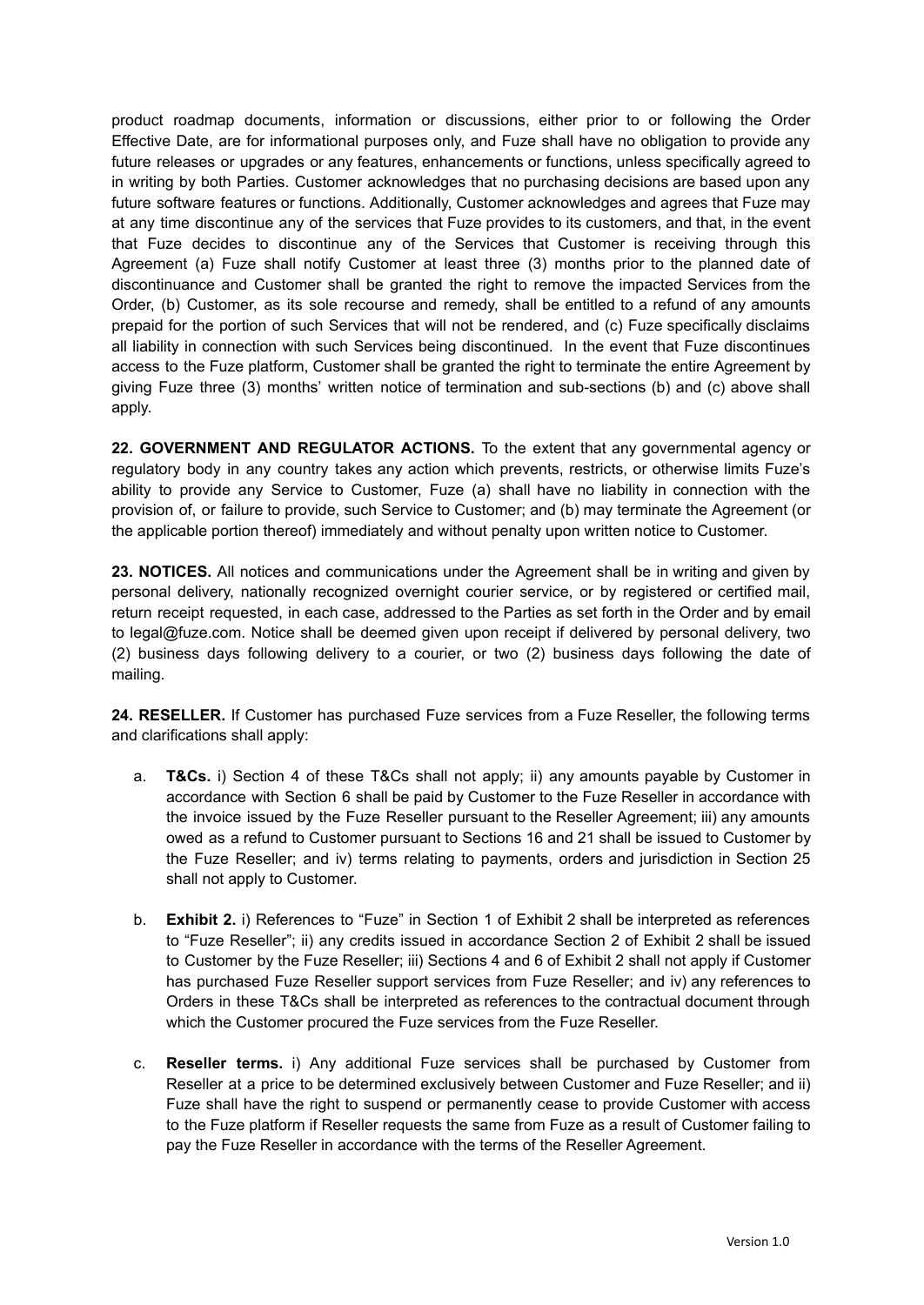**25. MISCELLANEOUS.** The Agreement represents the entire agreement of the Parties and supersedes all prior or contemporaneous agreements between the Parties with respect to the subject matter hereof. Any modifications to the Agreement shall be in writing signed by authorized representatives of both Parties. The pre-printed or standard terms of any purchase order or invoice shall be of no effect. The Agreement and any amendment to it, may be signed in counterparts, each of which shall constitute an original and all of which together shall constitute one and the same instrument. Except with respect to Customer's payment obligations and notwithstanding any other provision of the Agreement, a Party shall be excused from any delay or failure in performance of the Agreement to the extent such delay or failure is caused by wildfire, flood, explosion, war, embargo, pandemic, governmental order or requirement, civil or military authority, Act of God, or any other causes beyond its reasonable control. Any such delay or failure shall suspend the Agreement until the cause for the delay or failure is removed. Nothing in the Agreement shall be deemed to create any joint venture, partnership, agency, or independent contractor or other similar relationship between Fuze and Customer. No term or provision herein shall be waived, and no breach or default excused, unless such waiver or consent is in writing and signed by the Party to which it is attributed. No consent by a Party to, or waiver of, a breach or default by the other Party, whether expressed or implied, shall constitute a consent to or waiver of any subsequent breach or default. If any provision of the Agreement shall be held to be invalid or unenforceable, the invalidity or unenforceability shall not invalidate the Agreement or render the Agreement unenforceable, but rather the Agreement shall be construed as if not containing the invalid or unenforceable provision. Neither Party may assign the Agreement without the prior written consent of the other Party, which consent shall not unreasonably be withheld, conditioned or delayed; provided, that no such consent shall be required for any assignment by a Party to an entity which succeeds to all or substantially all of such Party's assets, stock or business whether by merger, sale or otherwise. The Agreement and all agreements deriving therefrom shall be interpreted, construed and enforced in accordance with the Applicable Law identified in the Order, without regard to its conflict of laws principles. In the event of a dispute between the Parties arising out of or in connection with the Agreement or from any other agreements deriving therefrom, the Parties shall use their best efforts to settle such dispute amicably. If the Parties have been unable to resolve the dispute amicably, the dispute shall be submitted to the competent court in the Jurisdiction identified in the Order. The terms of Sections 6, 9, 11 and 15-25 (including any exhibit referred to therein) shall survive the expiration or termination of the Agreement.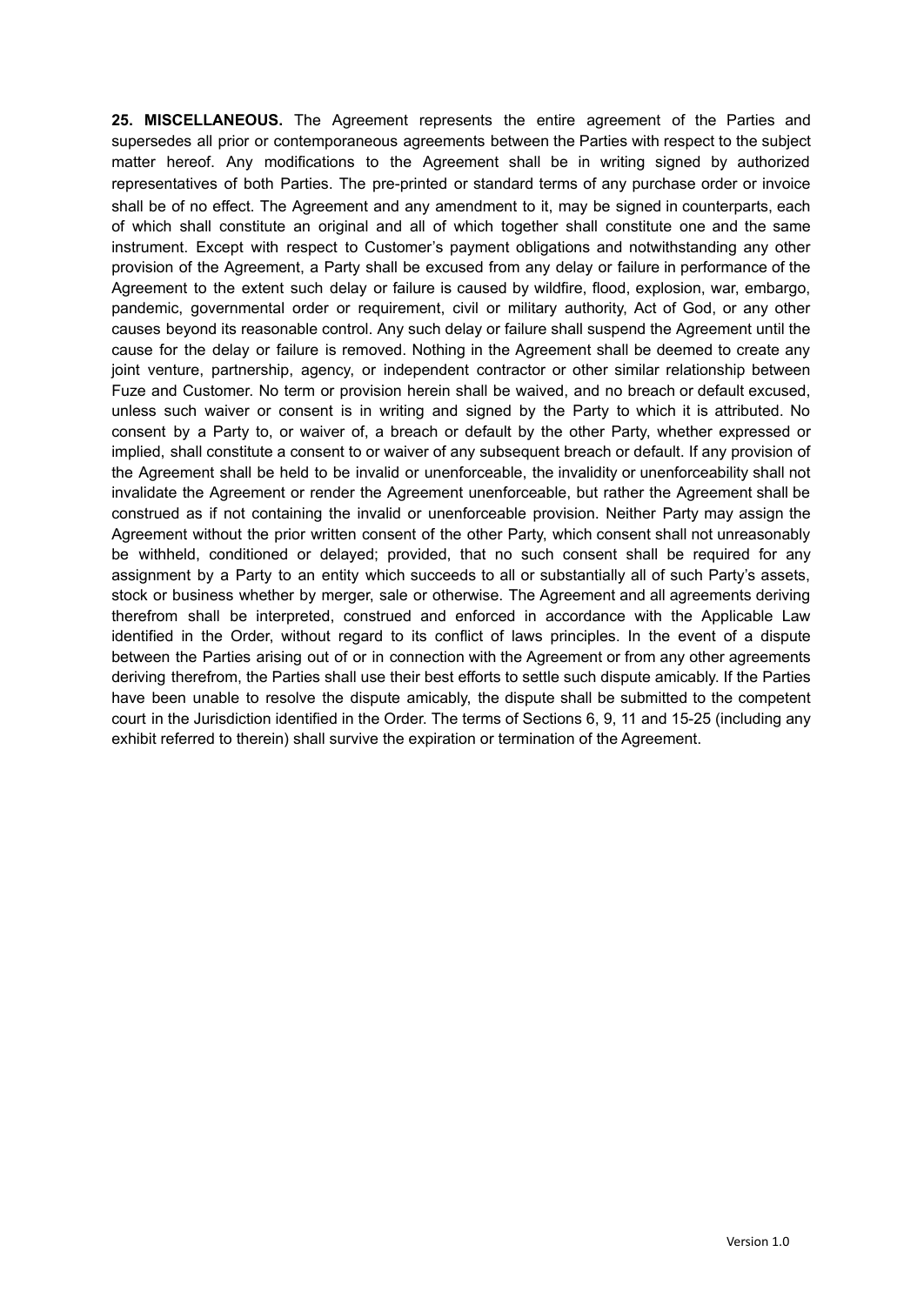### **Exhibit 1**

#### **Emergency Dialing Services**

CUSTOMER ACKNOWLEDGES, AGREES, REPRESENTS AND WARRANTS AS FOLLOWS.

- **1.** CUSTOMER UNDERSTANDS THAT ANY DIALING OF AN EMERGENCY PHONE NUMBER USING EMERGENCY DIALING SERVICES IS NOT TRADITIONAL EMERGENCY DIALING. CUSTOMER UNDERSTANDS THAT FUZE CAN ONLY PROVIDE EMERGENCY DIALING SERVICES IN CERTAIN LOCATIONS, AND THAT FUZE MUST SUSPEND EMERGENCY DIALING SERVICES SHOULD THE DEVICE(S) BE PHYSICALLY RELOCATED TO AN ADDRESS WHERE FUZE CANNOT PROVIDE EMERGENCY DIALING SERVICES.
- **2.** FUZE'S MOBILE APPLICATION ("FUZE MOBILE APPLICATION") IS NOT A REPLACEMENT FOR ORDINARY MOBILE PHONE SERVICE. CALLS PLACED TO AN EMERGENCY PHONE NUMBER THROUGH THE FUZE MOBILE APPLICATION GENERALLY CANNOT BE COMPLETED THROUGH FUZE'S NETWORK. HOWEVER, IF A RECOGNISED EMERGENCY PHONE NUMBER IS DIALED IN THE FUZE MOBILE APPLICATION (A) THE MOBILE PHONE'S NATIVE DIALER WILL BE LAUNCHED SO THE CALL CAN BE PLACED OVER THE MOBILE CARRIER'S NETWORK, AND (B) THE FUNCTIONALITY OF THE CALL SHALL BE SUBJECT TO THE MOBILE CARRIER'S TERMS, CONDITIONS, AND NETWORK AVAILABILITY.
- **3.** THE STREET ADDRESS PROVIDED BY CUSTOMER IS THE REGISTERED LOCATION AND IS THE ADDRESS THAT WILL BE TRANSMITTED BY FUZE, WHERE TECHNICALLY FEASIBLE, TO THE EMERGENCY CALL NETWORK. CUSTOMER, AND ONLY CUSTOMER, HAS THE ABSOLUTE DUTY AND RIGHT TO NOTIFY FUZE OF ANY CHANGE IN THE REGISTERED LOCATION. CHANGES TO THE REGISTERED LOCATION MAY RESULT IN A DELAY IN MAKING THE NEW REGISTERED LOCATION AVAILABLE TO ROUTE EMERGENCY CALLS TO THE CORRECT CALL CENTER. CUSTOMER AND ITS END USERS SHOULD ALWAYS BE PREPARED TO PROVIDE LOCATION INFORMATION AND A CALLBACK NUMBER WHEN DIALING ANY EMERGENCY PHONE NUMBER.
- **4.** CUSTOMER FURTHER UNDERSTANDS THAT EMERGENCY DIALING SERVICES ARE LIMITED BY COMPARISON TO TRADITIONAL EMERGENCY PHONE SERVICES IN MANY RESPECTS, INCLUDING, BUT NOT LIMITED TO THE WAYS DESCRIBED IN THIS SECTION. VOIP CALLS TRAVEL OVER THE INTERNET AND CAN BE SLOWED IN CASES WHERE THERE IS A NETWORK CONNECTION FAILURE, DEGRADATION OF BANDWIDTH, DENIAL OF SERVICE ATTACKS, WORMS, HACKERS, VIRUSES, OR ANY OTHER KNOWN OR UNKNOWN CONDITIONS THAT INTERFERE WITH THE SPEED OR CAPACITY OF THE INTERNET OR CUSTOMER'S DATA CONNECTION(S) INCLUDING LOSS OF ELECTRICAL POWER. THE EMERGENCY DIALING SERVICES WILL NOT WORK IF THE VOIP DEVICE IS DAMAGED OR BECOMES DEFECTIVE.
- **5.** DUE TO TECHNICAL FACTORS AND LIMITATIONS OF THE NETWORK (A) VOIP CALLS MAY NOT BE ROUTED TO THE CORRECT EMERGENCY CALL CENTER, (B) VOIP CALLS MAY NOT BE ANSWERED WITH THE SAME PRIORITY AS OTHER EMERGENCY CALLS, AND/OR (C) CALLER INFORMATION (PHONE NUMBER / ADDRESS) IN CONNECTION WITH VOIP CALLS MAY NOT BE DISPLAYED AT THE CALL CENTER.
- **6.** FUZE WILL MAKE AVAILABLE TO CUSTOMER, IN ELECTRONIC FORMAT, LABELS WARNING ABOUT THE LIMITATIONS OF THE EMERGENCY DIALING SERVICES. FUZE HEREBY INSTRUCTS CUSTOMER, AND CUSTOMER HEREBY AGREES, TO PLACE THE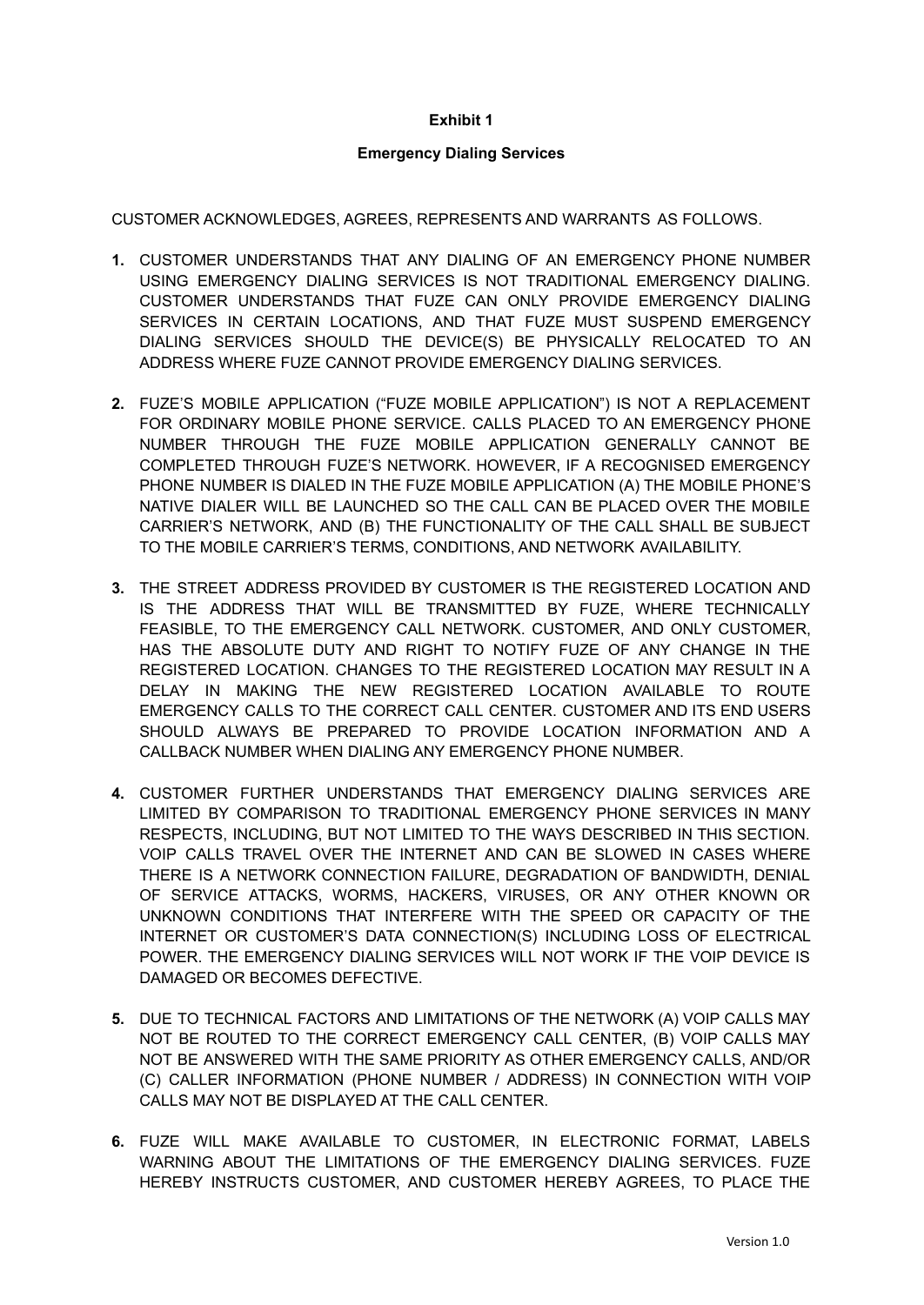PRINTED LABELS ON OR NEAR THE EQUIPMENT USED IN CONJUNCTION WITH EMERGENCY DIALING SERVICES AND TO ENSURE USERS OF ANY EMERGENCY DIALING SERVICES ARE AWARE OF THE LIMITATIONS OF THE EMERGENCY DIALING SERVICES.

**7.** CUSTOMER AGREES THAT FUZE, ITS UNDERLYING CARRIERS AND ANY THIRD PARTIES INVOLVED IN THE ROUTING, HANDLING, DELIVERY OR ANSWERING OF EMERGENCY DIALING SERVICES AND/OR EMERGENCY SERVICES SHALL NOT INCUR ANY LIABILITY, DIRECT OR INDIRECT, TO CUSTOMER, ITS EMPLOYEES, CUSTOMERS OR LICENSEES ARISING OUT OF THE PROVISION OF, OR FAILURE TO PROVIDE, EMERGENCY DIALING SERVICES TO CUSTOMER OR ITS END USERS OR TO ANY HOLDER OF A TELEPHONE NUMBER ISSUED BY FUZE PURSUANT TO THE AGREEMENT WHO DIALS OR ATTEMPTS TO DIAL THE DIGITS FOR ANY EMERGENCY PHONE NUMBER. CUSTOMER SHALL INDEMNIFY AND HOLD FUZE HARMLESS FROM AND AGAINST ANY THIRD PARTY CLAIMS, SUITS, LOSS, DAMAGE OR LIABILITY ARISING OUT OF CUSTOMER'S OR ITS END USERS', OR ANY AFFECTED THIRD PARTY'S USE OF OR INABILITY TO USE THE EMERGENCY DIALING SERVICES TO DIAL THE DIGITS FOR ANY EMERGENCY PHONE NUMBER.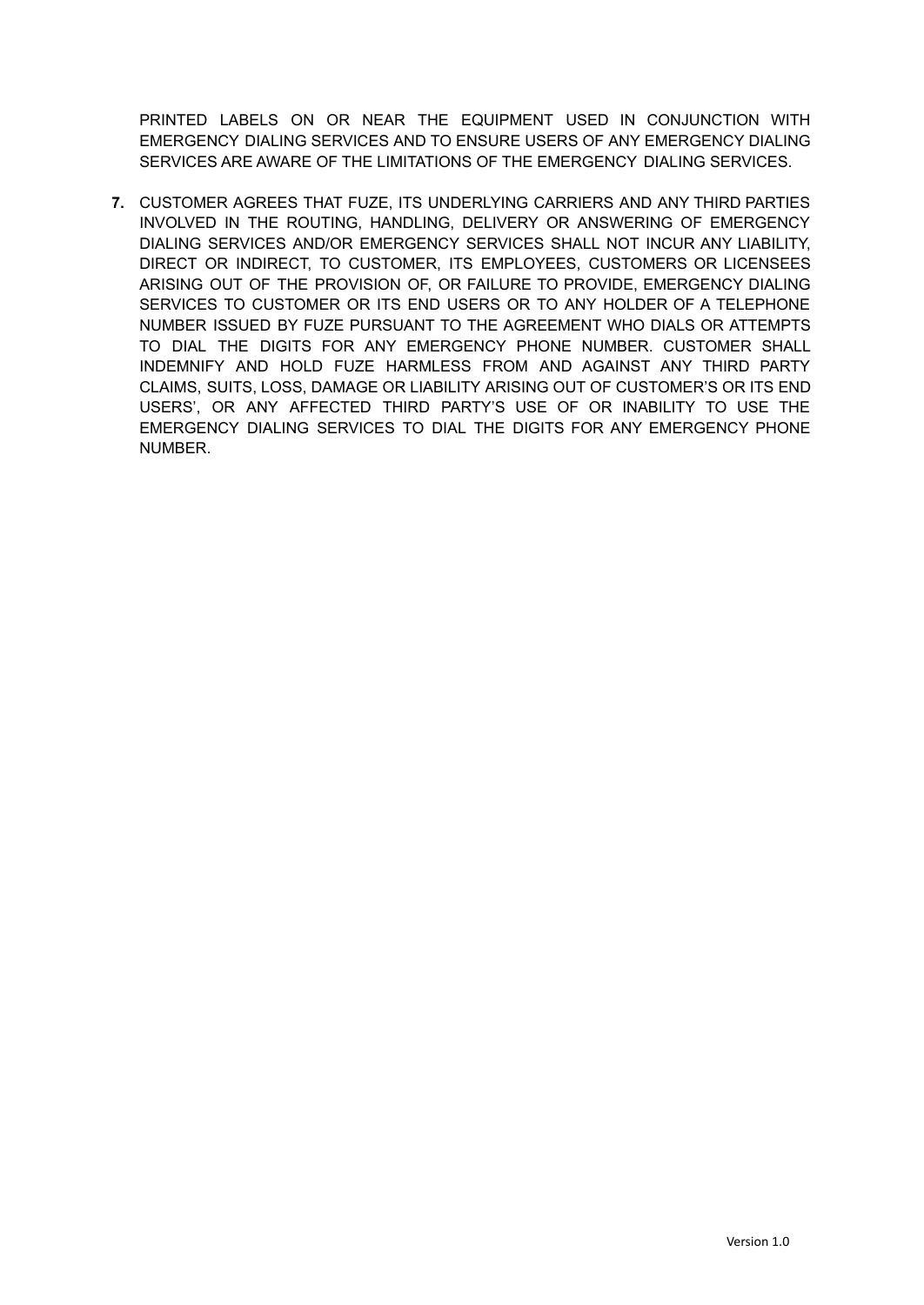## **Exhibit 2**

### **Service Level Agreement**

This service level agreement (this "SLA") sets forth the service levels to be provided by Fuze in the delivery of the Voice Services to Customer.

#### **1. NOTIFICATION AND CREDITS.**

- **a.** Customer may request a credit from Fuze in accordance with this SLA when Customer is adversely affected by an Outage (as defined below) in delivering the Services to Customer at a specific Customer location.
- **b.** Service-impacting conditions can be reported either by Customer or by Fuze. At the time Customer believes that a Service impacting condition has occurred, Customer must initiate a trouble ticket by contacting Fuze's network operations center ("NOC") via phone or electronic mail, as detailed in Section 6 below. If Fuze believes that a Service impacting condition has occurred, the NOC will open a trouble ticket on Customer's behalf. Once a ticket has been opened, Fuze will notify Customer of the situation and initiate diagnostic testing and fault isolation activities to determine the nature of the Service condition.
- **c.** A credit requested by Customer will be applied to Customer's first monthly invoice following Fuze's determination that a Service impacting condition eligible for such credit has occurred. If Customer feels that Fuze has not applied a credit correctly, Customer may request a credit adjustment by contacting Fuze's billing team within thirty (30) days of the resolution of the event for which the credit is being requested.
- **2. OUTAGES.** For purposes of this SLA, an "Outage" shall mean a situation where Customer cannot place or receive calls through the Fuze platform due to a failure of one or more network components not subject to an exclusion set out in Section 5 below. Based on the amount of time of outages in a given month ("Monthly Outage Time"), Customer shall be eligible for a credit equal to a percentage of the MRC invoiced to Customer for the affected Services in such month ("MRC Percentage"). The MRC Percentage shall be as follows:

| <b>Monthly Outage Time</b> | <b>MRC Percentage</b> |
|----------------------------|-----------------------|
| < 30 seconds               | $0\%$                 |
| 30 seconds to 60 min       | 2.5%                  |
| 61 min to 120 min          | 5%                    |
| 121 min to 180 min         | 10%                   |
| 181 min to 240 min         | 20%                   |
| > 241 min                  | 35%                   |

### **3. NETWORK SERVICE AVAILABILITY.**

**a.** Fuze commits to a network service availability of 99.999% for network, call processing and control Services provided by Fuze in a calendar month ("Network Service Availability"). The Network Service Availability percentage for a given month is calculated as follows: